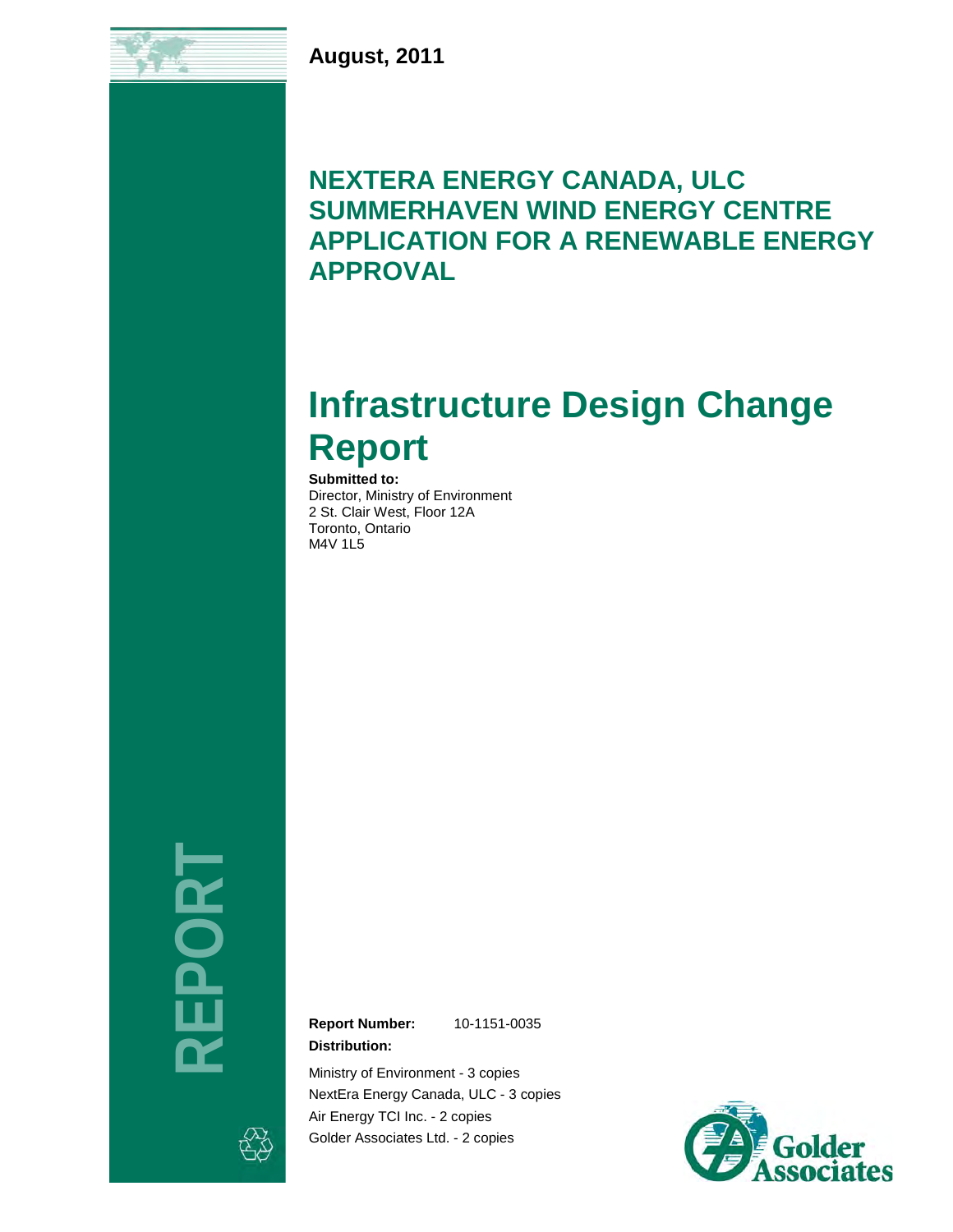

# **Table of Contents**

| 2.0 |     |                                                                                          |  |
|-----|-----|------------------------------------------------------------------------------------------|--|
|     | 2.1 |                                                                                          |  |
|     | 2.2 |                                                                                          |  |
|     | 2.3 |                                                                                          |  |
|     | 2.4 |                                                                                          |  |
|     | 2.5 | Design Change 5 - Re-Routing Access Road and Collector Cable Route for Turbines 55 & 567 |  |
|     |     |                                                                                          |  |

#### **FIGURES**

#### **APPENDICES**

**APPENDIX A**

Site Plan Figure

#### **APPENDIX B** Comparison of June 13, 2011 REA Submission Project Design and Current Design

#### **APPENDIX C**

Comparison Figures of Previous and Current Designs

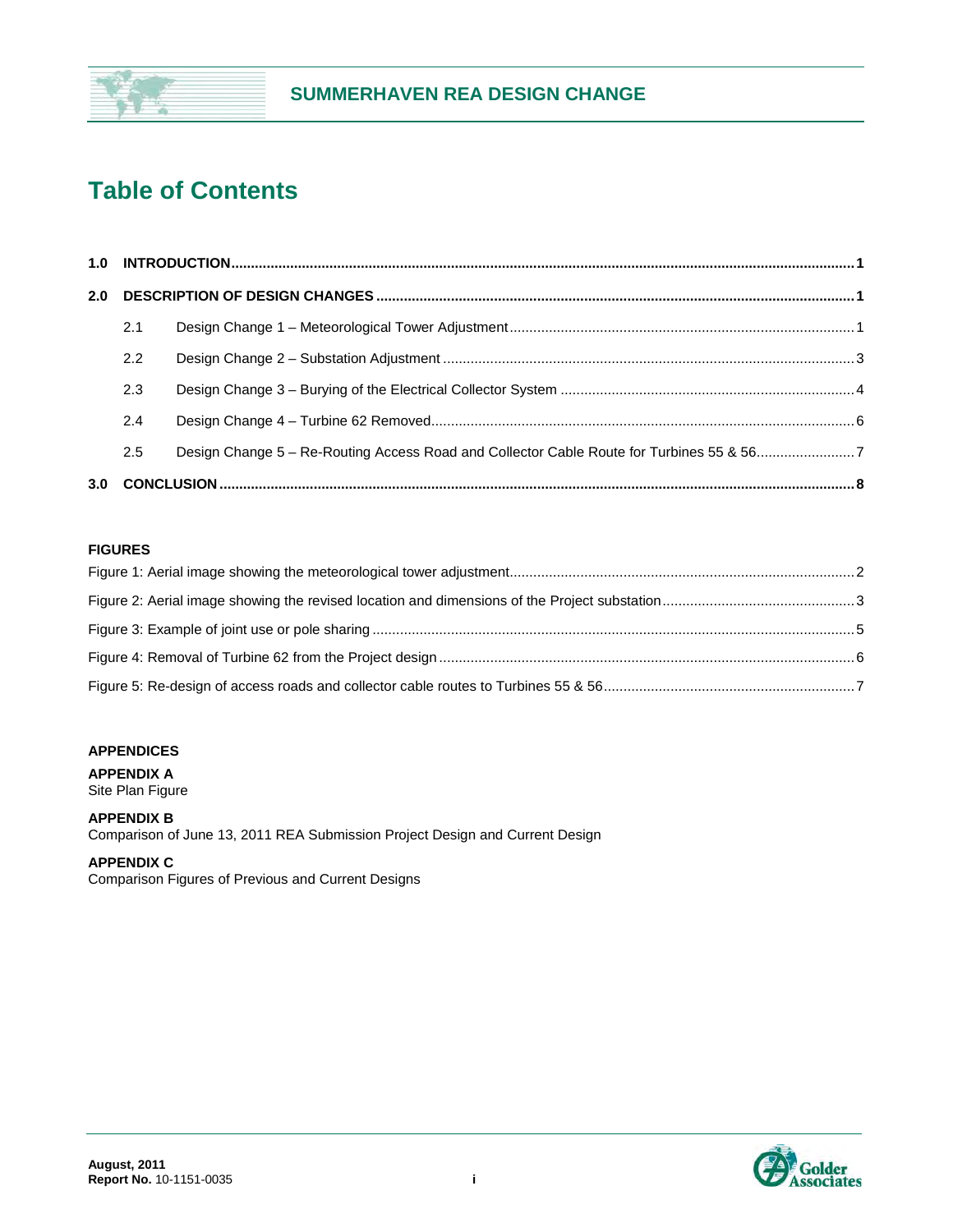#### **1.0 INTRODUCTION**

This Infrastructure Design Change Report (the Report) has been prepared to identify and describe recent changes made to the Project design of the Summerhaven Wind Energy Centre since the last Public Open House held on January 10, 2011 and submission of the Renewable Energy Approval (REA) Application to the Ministry of Environment on June 13, 2011. This Report is provided so that the public, Aboriginal communities and interested stakeholders can be made aware of the Project design changes and the rationale for these changes.

The design modifications are a direct result of ongoing and detailed consultation efforts with local landowners, the public, Haldimand County council and department staff, Haldimand County Hydro and other utilities (e.g., Union Gas, Bell). Based on consultation to date with the aforementioned parties, improvements were made to the design to accommodate landowner requests, address conflicts with other utilities and reduce visual impacts by placing collector cables underground.

### **2.0 DESCRIPTION OF DESIGN CHANGES**

In the June 13, 2011 REA Submission for the Summmerhaven Wind Energy Centre, the Project Location was provided in the Site Plan Report. Appendix A provides an updated Site Plan with the current Project design, reflecting the design changes discussed below. Appendix B provides a comparison of Project Location changes between the June 13, 2011 REA design and the current design.

#### **2.1 Design Change 1 – Meteorological Tower Adjustment**

In consultation with local landowners, one of the SCADA (Site Control and Data Acquisition) meteorological towers (SMT02) was moved 115 m to the east to optimise the location. Relative to the June 13, 2011 REA Submission, it was determined that there were no changes to the potential environmental effects.

Figure 1 depicts an aerial image of the revised location of the meteorological tower. A comparison of the previous and current designs are provided in Appendix C.

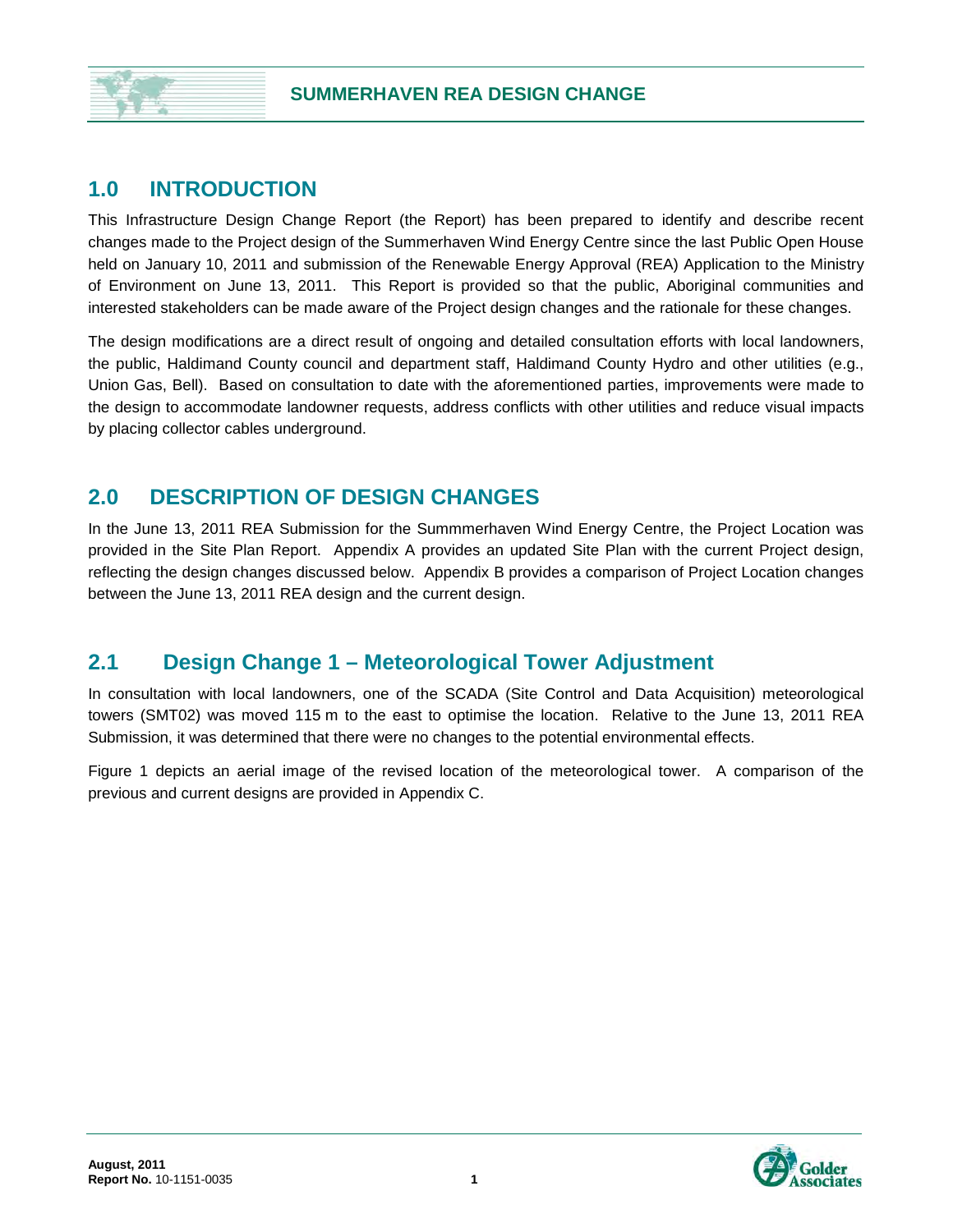

*Figure 1: Aerial image showing the meteorological tower adjustment*

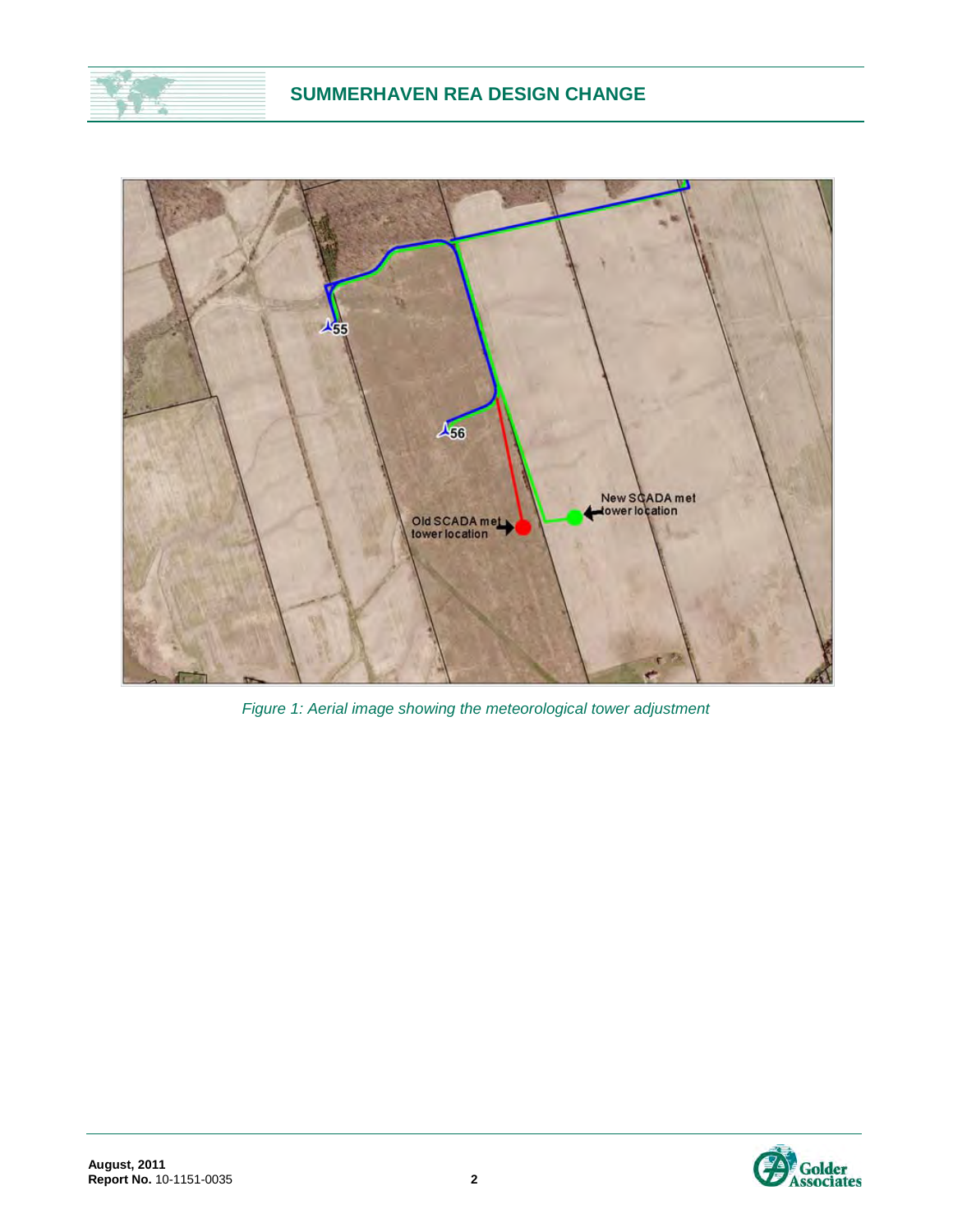### **2.2 Design Change 2 – Substation Adjustment**

At the request of the host landowner, the Project substation was moved to the west to avoid conflict with potential future land use on adjoining land parcels. The western boundary was moved 233 m and the eastern boundary was moved 332 m, resulting in an overall reduction in the disturbance footprint size from 5.8 ha to 3.5 ha. This design change has reduced the area of agricultural land impacted by the Project relative to the June 13, 2011 REA Submission. No other changes to the potential environmental effects were predicted.

Changes to the Noise Impact Assessment as a result of this infrastructure move have been summarized in a revised Noise Study Report provided to the Ministry of Environment for their review. Landowners residing in the closest non-participating noise receptors in relation to the new substation location (approximately 800 m away) were consulted with and informed of the change.

Figure 2 depicts an aerial image of the revised location and dimensions of the Project Substation. A comparison of the previous and current designs are provided in Appendix C.



*Figure 2: Aerial image showing the revised location and dimensions of the Project substation*

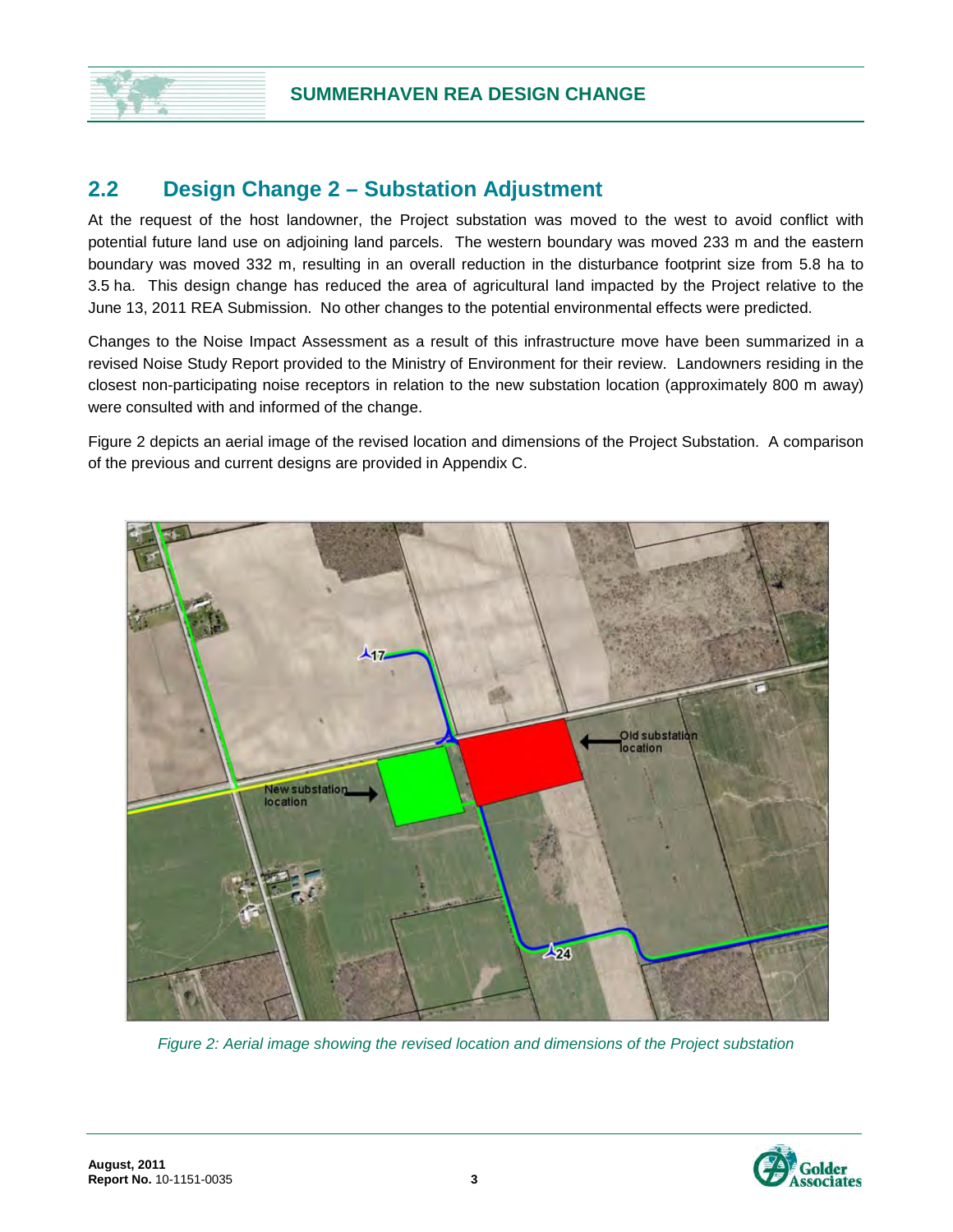### **2.3 Design Change 3 – Burying of the Electrical Collector System**

Based on feedback from the public, Haldimand County Hydro and Haldimand County council and department staff, NextEra Energy Canada has relocated the overhead sections of the Project electrical collector system (34.5 kV) from the June 13, 2011 REA design such that it will now be buried underground within the road rightof-way or on private lands. The rationale for the design changes were primarily associated with reducing visual impacts of additional overhead lines and utility poles, and electrical design considerations, as follows:

- Moving the collector system underground eliminated the need to upgrade the smaller local distribution lines to taller than standard electrical poles that would otherwise be required to allow for safe distances between the two circuits;
- **Joint use or pole sharing (whereby NextEra Energy Canada and Haldimand County Hydro would use the** same utility poles) would no longer be required (see Figure 3); and
- In some locations, poles would no longer have to be erected on both sides of the road and overhead cables would not have to cross over public right-of-ways.

Although land access and utility conflicts of shifting the collector system from overhead to underground have largely been resolved, some minor shifts within the road right-of-ways or onto optioned private lands may still be required. NextEra Energy Canada is currently working with the previously noted stakeholders to create construction-level design details at these locations. To the extent required, further consultation and approval of these changes will be obtained.

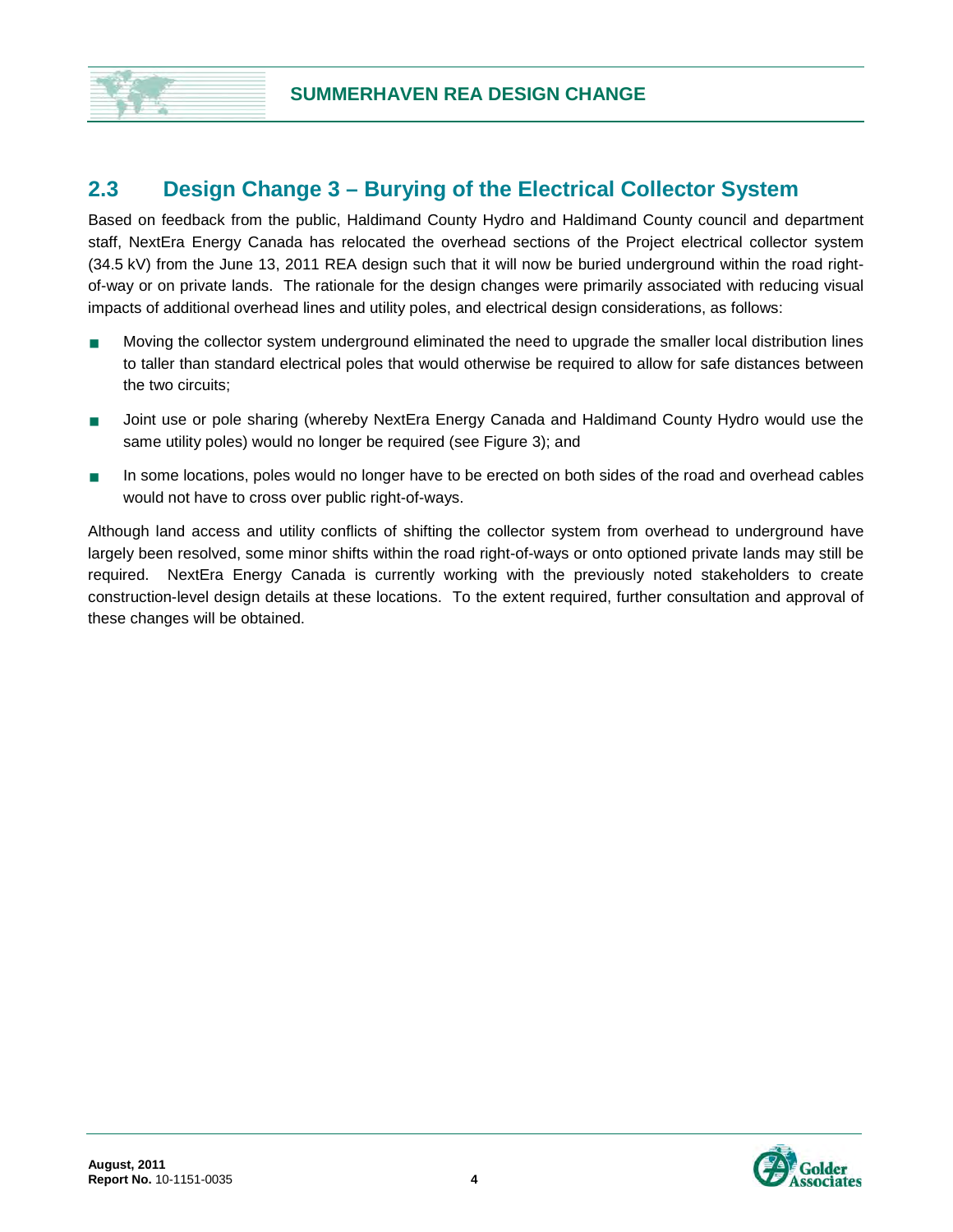#### **SUMMERHAVEN REA DESIGN CHANGE**



*Figure 3: Example of joint use or pole sharing*

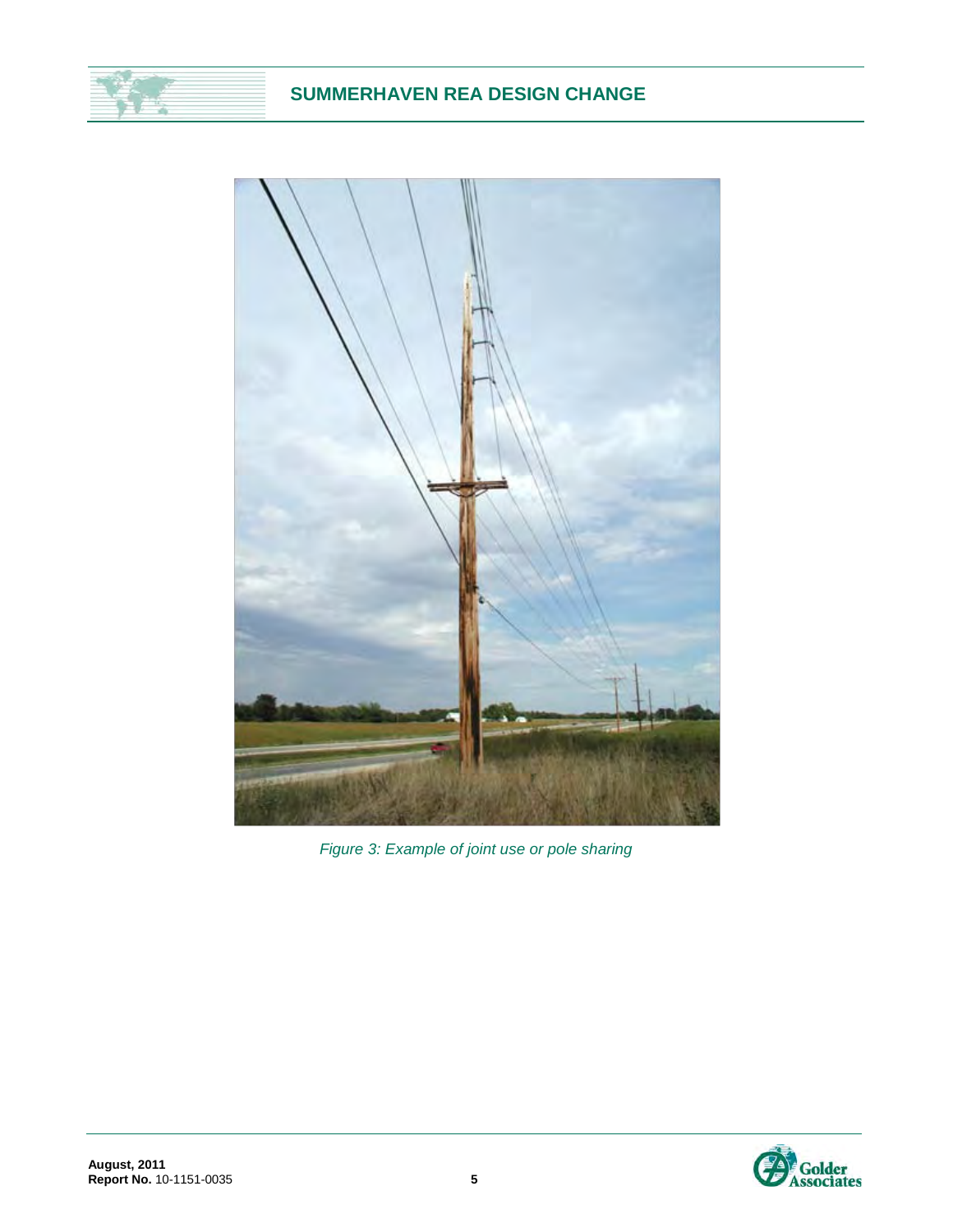### **2.4 Design Change 4 – Turbine 62 Removed**

As a result of a landowner no longer interested in participating in the Project, Turbine 62 and the associated access road and collector cable were removed from the Project design. Specific to the Noise Impact Assessment, this design change has resulted in two noise receptors being changed from participating to nonparticipating.

Relative to the June 13, 2011 REA Submission, removal of this infrastructure will result in a reduction of 480 m of access road and cable route and a disturbance area of 50  $m^2$  will no longer be required for the turbine base.

Figure 4 depicts an aerial image of the removal of Turbine 62 from the Project design. A comparison of the previous and current designs are provided in Appendix C.



*Figure 4: Removal of Turbine 62 from the Project design*

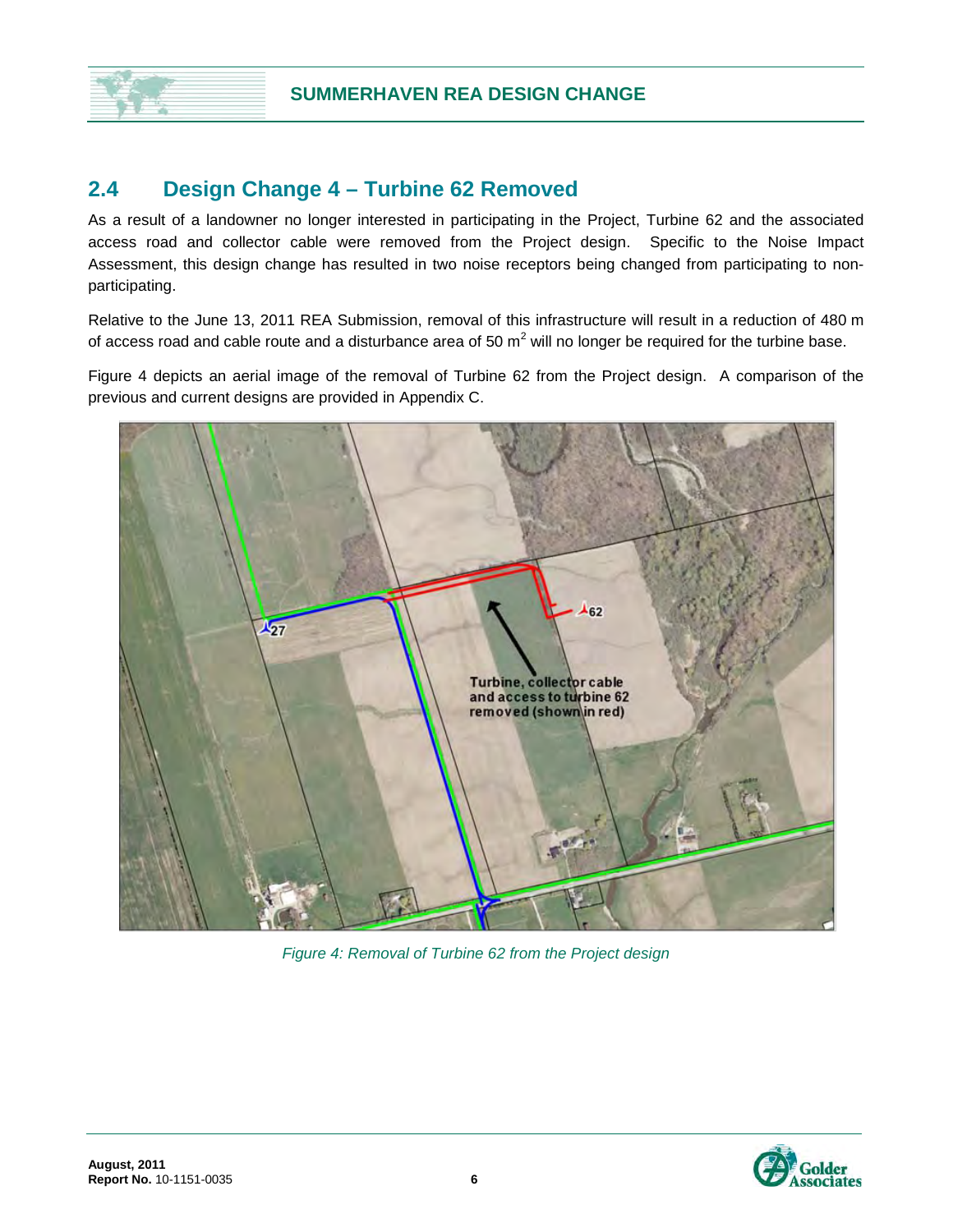#### **2.5 Design Change 5 – Re-Routing Access Road and Collector Cable Route for Turbines 55 & 56**

As a result of a landowner formerly hosting the access road and collector cable route to Turbines 55 and 56 no longer being interested in participating in the Project, the access road and cable were re-routed to run east from Turbine 56, then north to Rainham Road at which point it turns west along Rainham Road and continues underground along the road right-of-way (see Figure 5). Specific to the Noise Impact Assessment, this design change has resulted in five noise receptors being changed from non-participating to participating.

The modification has resulted in an additional 280 m of new access road and collector cable. A Stage 2 Archaeological Assessment is currently being completed for the new infrastructure areas which were previously unassessed, and additional information will be reported as necessary and provided to MTC for their review (only a Stage 1 Archaeological Assessment Report is required for the REA Submission for this Project). A Natural Heritage Assessment has been completed on the natural feature within 120 m of the new Project Location and an amendment report will be provided to MNR for their review. No additional changes to the potential negative environmental effects relative to those outlined in the June 13, 2011 REA submission are anticipated.

Figure 5 depicts an aerial image of the re-design of access roads and collector cable routes to Turbines 55 and 56. A comparison of the previous and current designs are provided in Appendix C.



*Figure 5: Re-design of access roads and collector cable routes to Turbines 55 & 56*

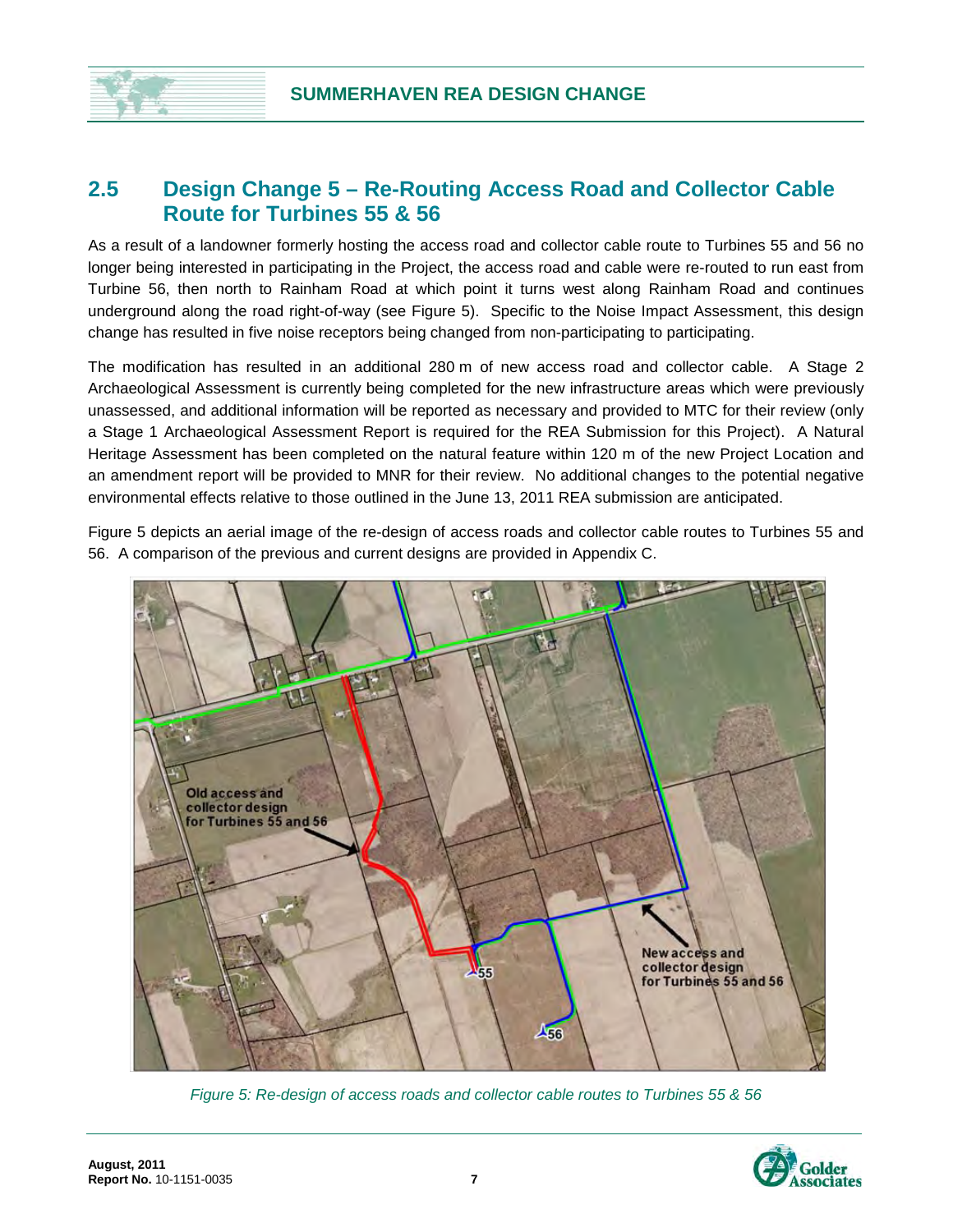#### **3.0 CONCLUSION**

Considering the scale and complexity of the Project, and the engagement of diverse groups of stakeholders, NextEra Energy Canada recognizes that consultation is a dynamic part of the development and approvals process. Consistent with MOE guidance and the REA consultation process, NextEra Energy Canada has taken the direct feedback received in recent months and used this information to adjust the Project design in an attempt to minimize or mitigate impacts to the public and other stakeholders.

Some of the infrastructure changes (Design Changes 1, 2 and 5) are relatively minor in the context of the Project as a whole, and are unlikely to affect anyone other than the host landowners. The shift of the overhead collector system to underground (Design Change 3) will have a generalized reduction in visual impacts of the Project. Considering all of the design changes discussed in this Report, there is a net reduction of 2.7 ha of land impacted by the Project relative to the June 13, 2011 REA Submission.